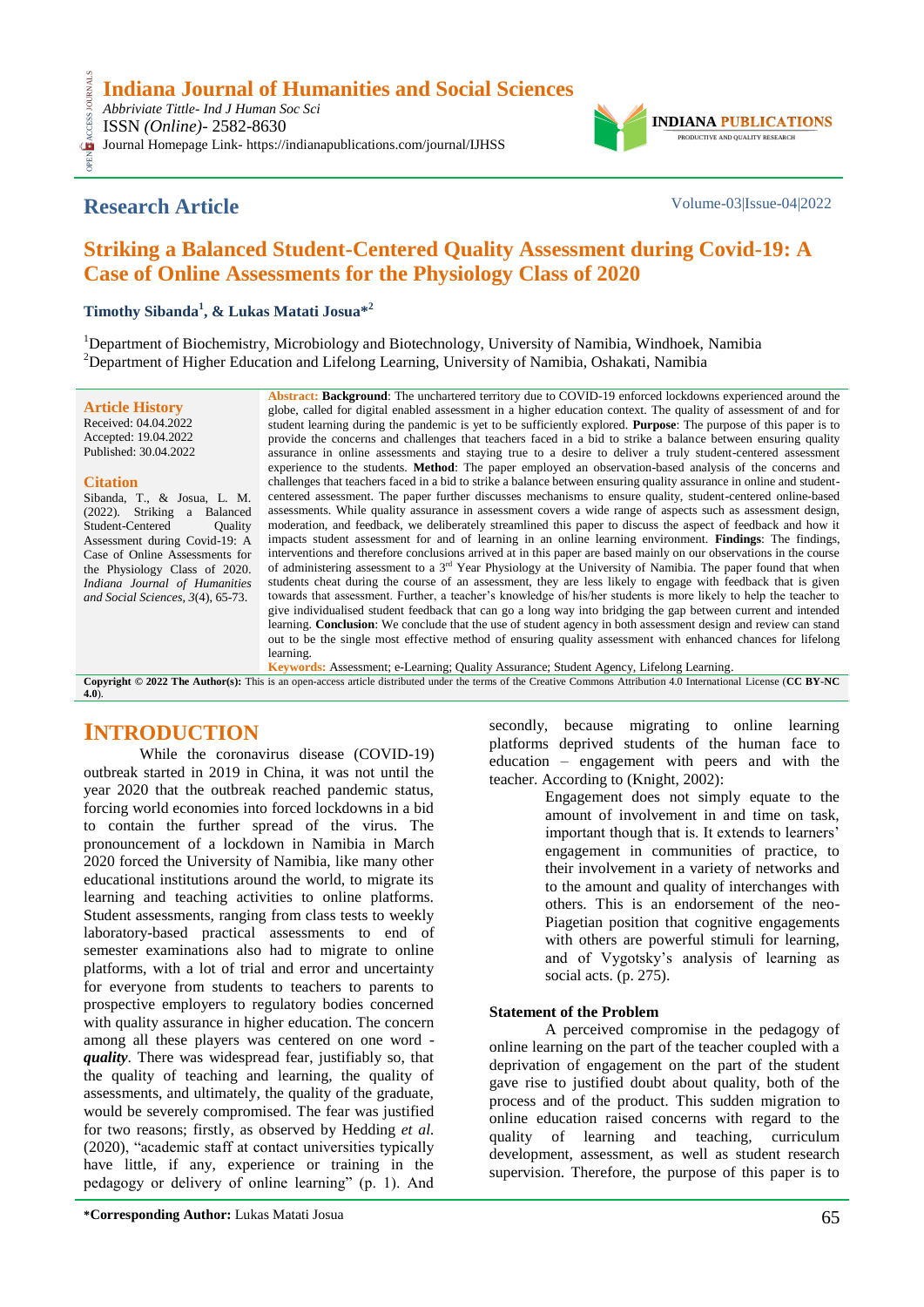provide the concerns and challenges that teachers faced in a bid to strike a balance between ensuring quality assurance in online assessments and staying true to a desire to deliver a truly student-centered assessment experience to the students.

# **METHODOLOGY**

This paper adopted an observation-based analysis of the concerns and challenges that we, as teachers, faced in a bid to strike a balance between ensuring quality assurance in online assessments and staying true to a desire to deliver a truly studentcentered assessment experience to the students. The paper discusses mechanisms to ensure quality, studentcentered online-based assessments since, according to Lucander & Christersson (2020), when the quality of assessment and examinations is assured throughout an educational programme, the quality of the entire educational environment and students' performance is positively affected.

# **LITERATURE REVIEW**

As a starting point, a brief review of the literature concerning quality assurance of the various forms of student assessment both in a normal higher education setting as well as in times of distress, such as are obtaining under the COVID-19 pandemic was conducted. This part presents the literature reviewed to frame the conceptualization of quality student-centered assessment in higher education context.

#### **Student Assessment and Its Purposes**

*"…what influenced students most was not the teaching but the assessment."* (Gibbs & Simpson, 2004).

Assessment can be defined as grading and reporting student achievements and supporting students in their learning (Hernández, 2012; Taras, 2010; & Vickerman, 2009). Traditionally, assessments are known to serve two main purposes - a formative and a summative purpose. Formative assessments, also called continuous assessments, are generally considered to be for student learning as they provide feedback that the students learn from (Evans, 2013). Because of their perceived value to learning, formative assessments are considered *assessment for learning*. Gikandi *et al.* (2011) define online formative assessment (assessment for learning) as, "the application of formative assessment within learning online and blended settings where the teacher and learners are separated by time and/or space and where a substantial proportion of learning/teaching activities are conducted through webbased ICT." (p. 2337). Meanwhile, summative assessments are considered evaluative, and to serve the purpose of certifying a level of attainment of a student at the point of completion of a course or program (Boud & Falchikov, 2006). Because summative assessments (including end-of-semester examinations and final

presentations or projects) only occur at the end of the semester, and do not provide feedback to modify student learning, they are referred to as *assessment of learning*. However, both formative and summative assessment fulfil the evaluative purpose since they both contribute to the final student grade of our courses here at University of Namibia, and elsewhere too.

There is, however, yet a third purpose of assessment that is usually not considered. Its central feature is that students are considered as much more active players in the assessment process than is accommodated by summative or formative assessment, which are usually teacher-centered, with students being the subjects of assessment (Boud & Falchikov, 2006). Teachers think that for assessment tasks to be deemed quality, the whole process should be teacher-led. On the contrary, students tend to approach such teacher-led assessment activities mostly with the intent of passing examinations and/or obtaining a qualification while student-centered assessments are stimuli for both current and long-term learning. Boud and Falchikov (2006) argue that, "neither teachers nor a curriculum drive learning after graduation; it is the desires of learners, the initiatives they take and the context in which learning takes place that are powerful influences." (p. 402). In the next section, a review of the literature pertaining to quality assurance of online assessments is engaged.

#### **Quality Assurance during Online Assessments**

We begin this section by defining quality assurance in the higher education context. A survey of literature shows that quality is a philosophical concept with varying definitions depending on the perspectives of different stakeholders and society (Allam, 2020; Kundu, 2017; & Wang *et al,.* 2018). Among the different definitions of quality, Finch et al. (1994) present the following concepts of quality; conformance to specification or standards, quality as fitness for purpose, quality as effectiveness in achieving institutional goals, and quality as meeting customers' stated or implied needs. Of these, the most adopted definition of quality in higher education, and the one we are adopting in this paper, is that of fitness for purpose. The authors argue that this definition is developmental as it recognises that:

…purposes may change over time, thus requiring constant re-evaluation of the appropriateness of the specification. It may be used to analyse quality in higher education at a number of levels. For example, if the purpose of higher education is to provide an appropriately educated work- force, is the system as a whole providing the right number of graduates? Is a particular course providing the right balance of knowledge, skills and understanding? Is an institution achieving the purposes it set for itself in its mission statement? (p. 15).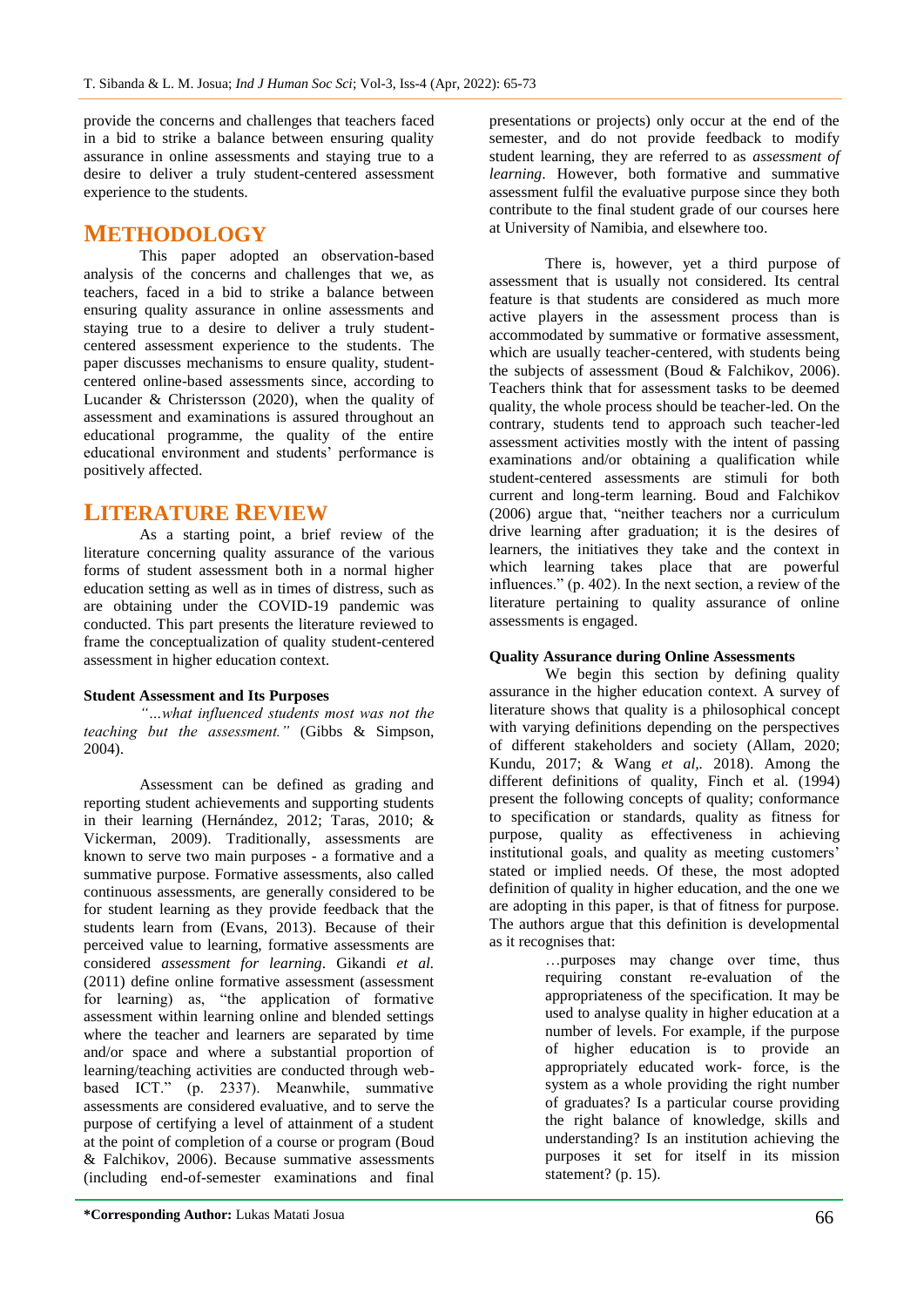In our case, the question to ask will be, "is there a balance between the nature and purpose of online assessments and student agency in the same?"

While online and blended learning have been increasingly becoming a common phenomenon of higher education since the turn of the  $21<sup>st</sup>$  century (Gikandi *et al.,* 2011), the face-to-face mode of teaching and learning has largely remained the dominant mode in use. As a result, teachers have remained largely unskilled in the use of online pedagogy for quality teaching and student assessment. In addition, the lack or inadequacy of Information Communication and Technology (ICT) resources has also been a major stumbling block in universities' desire to offer learning and teaching and assessment in blended format. However, the sudden eruption of the coronavirus disease 2019 (COVID-19) pandemic practically left universities with two options, either to migrate all learning and teaching activities, as well as assessments to online platforms or to altogether cease operations for the duration of the pandemic. The popular, and needless to say, sustainable option, was to migrate to online learning platforms (e-learning). But, just how prepared were universities for online assessments, and not just assessments but quality online student assessments? This space is used to review literature about any pre-COVID-19 established protocols for ensuring quality during online assessments.

#### **Hullaballoo about the Quality of Assessments**

The quality of assessment is linked to its effectiveness in promoting current and future learning (Gikandi *et al.,* 2011). Comparing between formative and summative assessments, the authors argue that it is formative assessments that are of more value (quality) since the tasks are "embedded within instructions to monitor learning and assess learners understanding for the purposes of modifying instruction and informing further learning through ongoing and timely feedback until the desired level of knowledge has been achieved" (p. 2337). By comparison, they argue that summative assessments "may encourage surface learning and low order thinking because in most cases, *they assess* declarative knowledge and basic application with no evidence of personal reflection and deep understanding" (p. 2336). Biggs & Tang (2011) describe a surface approach to learning to mean students' use of learning activities that are of lower cognitive level than are needed to achieve the outcomes, while a deep approach is when students use high level activities appropriate to achieving the intended outcomes. In addition, MacLellan (2001) suggests that the quality of assessments matters as it is related to how they embody meaningful and significant forms of human endeavour and accomplishment, and to how such tasks reflect the ways in which knowledge and skills are used in real world contexts.

#### **Quality with Respect to Online Assessment for and of Learning**

Similar to face-to-face learning environments, fundamental issues of assessment in e-learning need to be addressed if such assessment is to have desirable outcomes and therefore deemed to be of quality. While there may be many such issues, this section focuses on online assessment feedback.

Assessment feedback that is administered online is also called e-assessment feedback. Eassessment feedback is delivered or conducted through information communication technology of any kind, encompassing various digital technologies including CD-ROM, television, interactive multimedia, mobile phones, and the internet (Gikandi *et al.,* 2011). In the case of our students, they mostly rely on mobile phones, tablets, and laptop computers. E-assessment feedback is wide ranging in that it can be used to support individual and group learning. Evans (2013) defines assessment feedback as "all feedback exchanges generated within assessment design, occurring within and beyond the immediate learning context, being overt or covert (actively and/or passively sought and/or received), and importantly, drawing from a range of sources" (p. 71). She further points out that "a fundamental requirement of HE is to facilitate high-quality feedback exchanges" (p. 106). The functional aim of feedback should be to bridge the gap between the student's level of performance and the desired learning goal (Lizzio & Wilson, 2008). In other words, feedback should have an impact on deep learning (Draper, 2009) and encourage lifelong learning. Feedback can assume either a cognitivist or a socio-constructivist framework, the distinction between them being that a cognitivist perspective assumes a directive giving "approach where feedback is seen as corrective, with an expert providing information to the passive recipient" (Evans, 2013), Whereas a socio-constructivist approach to feedback is seen as facilitative, making provision for comments and suggestions that enable students to make their own revisions and, in the process, helping students to gain new understandings in a non-dictatorial manner (Archer, 2010).

When a socio-constructivist feedback framework is followed, emphasis is placed on the dynamic nature of learning, with both the teacher and the student learning from each other through dialogue and participation in shared experiences (Carless *et al.,*  2011). Such interactions between participants in learning communities foster shared understandings, thereby contributing to the development of communities of practice, where the student increasingly takes responsibility for seeking out and acting on feedback. According to Nelson & Schunn (2009), assessment feedback should comprise three broad meanings as follows: motivational – wherein feedback influences beliefs and fosters a willingness to participate in students; reinforcement – wherein some specific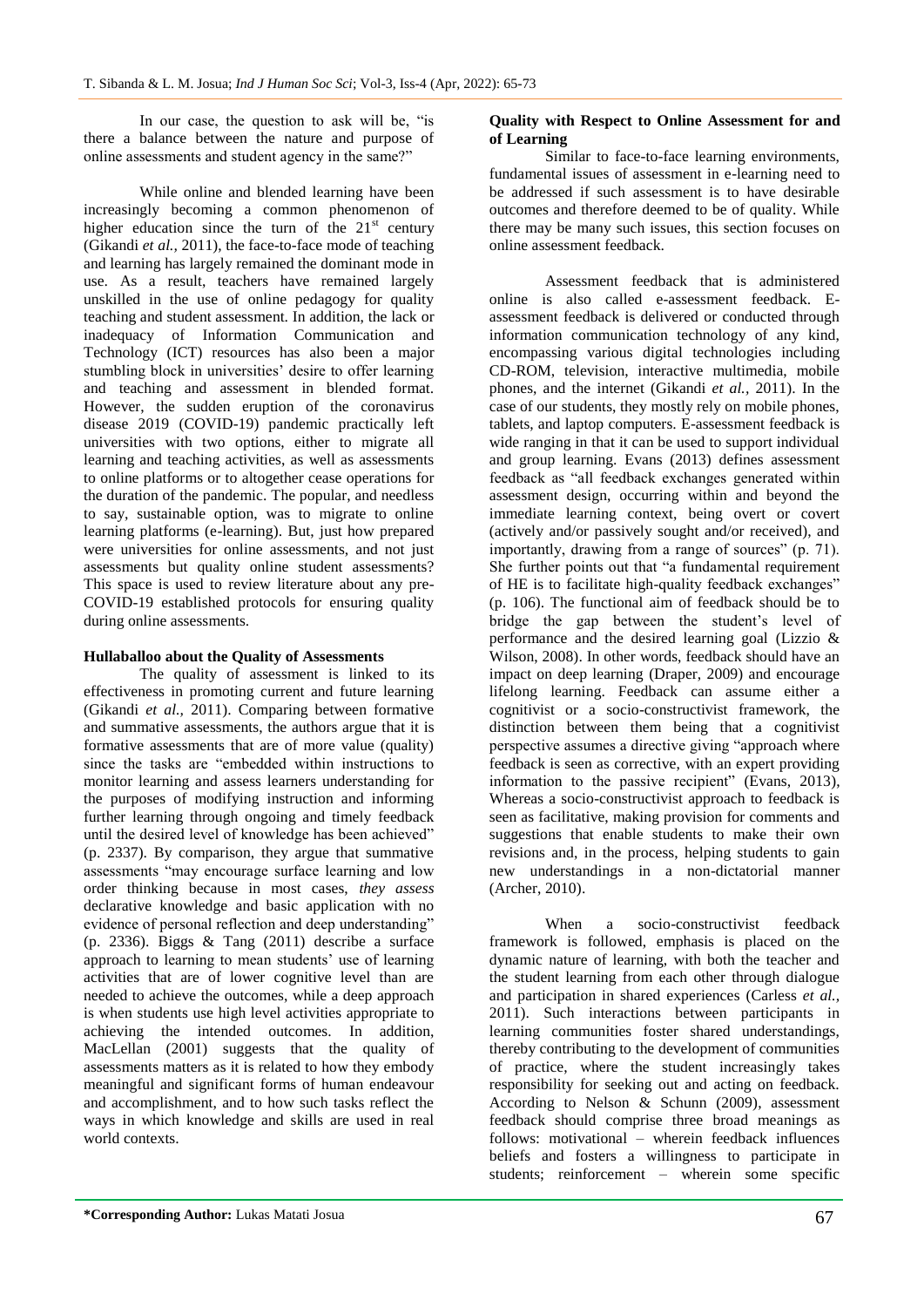behaviours are either rewarded or punished; and informational – wherein an attempt is made to change performance in a particular direction. The quality of feedback is enhanced if it comprises an amalgamation of these elements, though of course their precise balance may be variable. These constructs, therefore, must be seen as integrated dimensions in the process of giving and receiving feedback. Enhancing the quality of feedback to students needs to be considered against the backdrop of the switch from face-to-face mode of learning to online platforms. The following are some online relevant socio-constructivist principles that foster holistic and iterative assessment feedback designs as drawn from Evans (2013); Boud (2000); & Juwah *et al.* (2004). They are such as: availing an adequate range and choice of assessment tasks throughout the study period, availing resources to students on virtual learning platforms from the start of a study period to enable them to organise their own learning, explaining to students the relevance of all assessment tasks and how they are linked together, providing students with explicit guidance on assessment requirements, ensuring that students undertake their assessments early enough to obtain feedback; clarifying the role of the student in the feedback process as an active participant and not as merely a passive receiver of feedback, providing opportunities for students to work with assessment criteria and to work with examples of good work, providing clear and focused feedback on how students can improve their work, including signposting the most important areas to address, and, training students in peer feedback possibilities.

On a parting note, and of course in the interest of quality, it is important to make a distinction between computer-generated scoring and e-assessment feedback where the former is only concerned with providing a mark with no feedback guidance. Emphasis should therefore be placed on the later. E-assessment feedback is touted for encouraging students to adopt deeper approaches to and greater self-regulation of learning, including higher achievement and retention rates (Ibabe & Jauregizar, 2010) through the provision of more relevant and authentic assessment feedback experiences (Gilbert *et al.,* 2011). In addition, there are three important variables to be considered for enhanced student engagement and performance outcomes during e-assessment feedback. These include the level of academic challenge, the extent of active and collaborative learning, and the extent and quality of student-faculty interactions. Admittedly, the bulk of this review pertains to formative assessment/assessment for learning as this kind of feedback is rarely given in assessment of learning/summative assessment. In the next section, the challenges faced with respect to administering assessment e-feedback to  $3<sup>rd</sup>$  Year Physiology class in 2020 are discussed.

### **Challenges Associated With E-Feedback**

Physiology MBL3771 is a third-year module offered by the Department of Biological Sciences at the University of Namibia. By the time the President declared, and consequently a transition from face-toface mode of instruction to online mode, lecturer had barely physically met any of the students in class. This module comprises of both theory and a laboratory-based practical component, both of which had to be offered to students using online platforms during the lockdown period. For the practical component, students were assessed using YouTube Videos accompanied by a combination of multiple-choice and short answer quizzes while the theory component was assessed using a combination of multiple-choice tests, short answer tests and essays, mostly in assignment format. Feedback was administered for both components using a combination of WhatsApp messages – both in group and individual format, where the student seemed to have a unique challenge that needed individual intervention, learning management systems (LMS) – and in our case, Moodle LMS, and on rare occasions, emails and telephone calls. Tailor made feedback was endeavoured to individual learning needs as much as the situation required, there were still a number of challenges that diminished the quality of e-feedback, especially with respect to assessment for learning, as described below:

### **System Shock**

This was the major challenge to everything associated with online-based assessed and the associated feedback – both to lecturer and students. A number of factors contributed to the 'shock', as follows:

- *Facelessness***:** by the time the President declared a lockdown, and consequently a transition from faceto-face mode of instruction to online mode, there was no physical meeting between students and lecturer. This made it very difficult to tailor feedback to an individual student"s needs, save for those that were regular class attendees and participants. In a large way, this affected the quality of the feedback that was given in the assessment for learning. The situation was also exacerbated by instructor's unawareness of the students' sociocultural backgrounds, which could have been alleviated had there been initial students profiling before commencement with both lessons and assessment activities.
- *Lack of experience and adequate training in the use of Moodle LMS for administering assessment and feedback***:** The same affected students who could not figure out how to submit their assessments on Moodle, or how to access the lecturer"s feedback. The ensuring trial and error method of assessing and administering feedback compromised the quality of assessments because the facilitator ended up having to do the barest minimum, which often was to allocate a mark, mostly without a comment.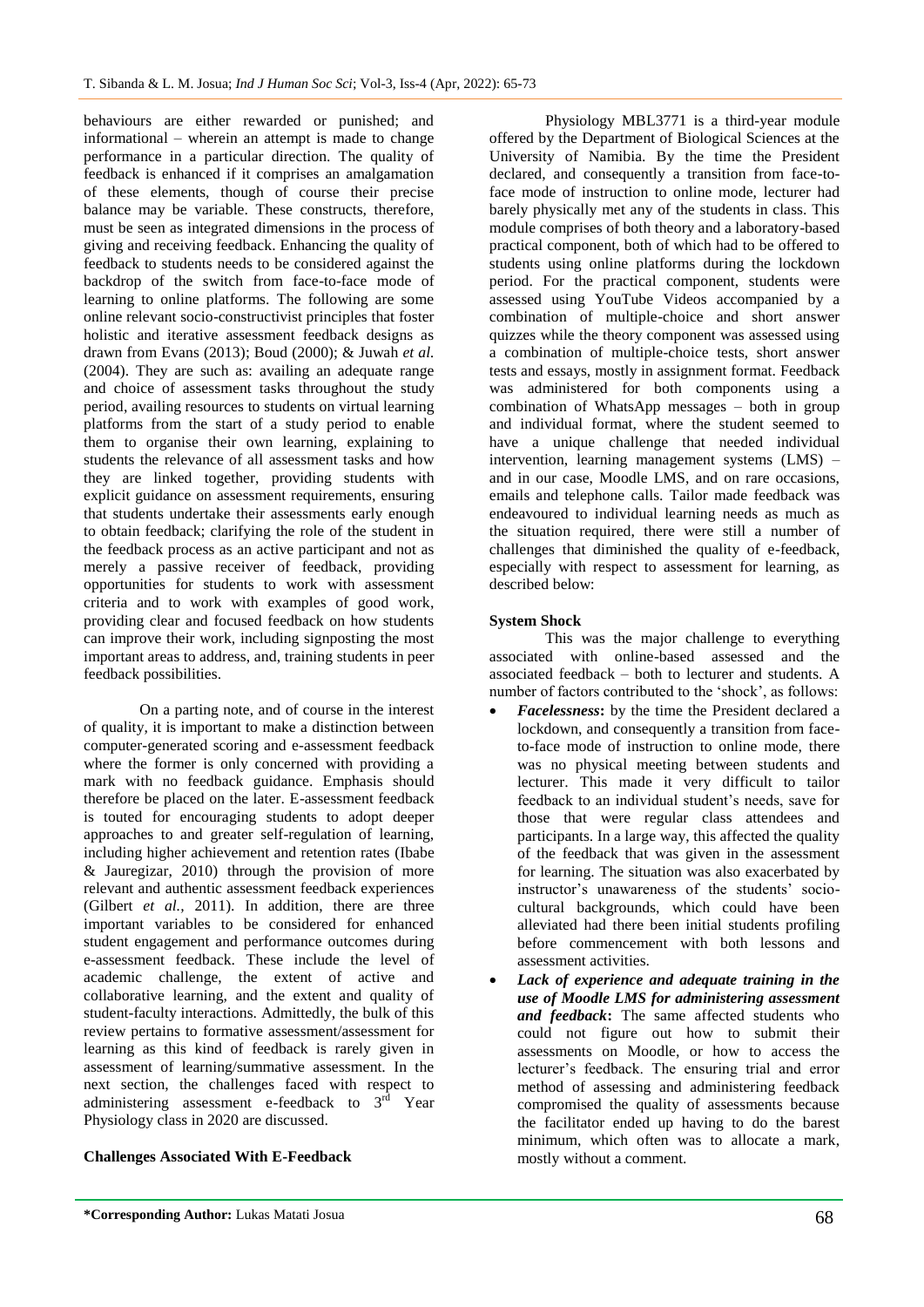#### **Cheating**

The second major challenge, with some links to the one already discussed, was cheating. Because we left online assessments open and available for longer than would usually be the case in face-to-face scenarios, students exploited that opportunity to cheat. This they did using a number of ways including: (a) foreknowledge of the assessment questions – whereby students who took the assessments last obtained the questions from those who took the assessments first though it is not clear whether this was done for a fee or not, (b) use of external resources – whereby students made use of the internet or their notes to help them tackle the given tasks, mostly in online tests and/or quizzes, (c) cheating by  $prox_y$  – whereby students would ask a friend or even pay someone else to take the assessment on their behalf. A combination of factors like lack of preparedness plus pressure to, succeed and perform could have been behind the observed cheating. The overall effect of cheating, however, is that it reduced assessment (of whatever form it is) to a mark accumulation exercise which did not benefit the student at all. In the majority of cases, when students copy to complete an assessment task, they are more concerned with the mark/score that they get other than the feedback from the lecturer.

#### **Students Not Engaging With E-Feedback**

In such cases, assessment feedback simply did very little to impact the student"s learning, or to bridge the gap between current and intended learning, and so defeated the purpose of assessment for learning. A number of factors could have contributed to this; first being the fact that the formative assessments had a dual purpose, that of grading for the purposes of a calculating continuous assessment (CA) marks, and that of improving student learning through feedback. It appears that some students were more concerned with 'seeing their marks' than they were concerned with the feedback. In fact, students appeared to be concerned more with their CAs than with how much they were learning. Another factor that made students pay no attention to assessment feedback was lack of resources in terms of electronic gadgets, data, and/or internet access. Students that relied only on mobile phones and stayed in remote areas of the country had the most difficulty in accessing or paying attention to assessment feedback as to them, the sheer effort of submitting the assessment was enough to stress. Because of lack of adequate resources, some students barely attended any virtual classroom sessions and were unknown till that moment when a lecturer came across their assessment task in the inbox, and to make it worse, they did not respond to requests for their mobile number contacts – which only showed that they were not engaging with feedback.

#### **Lack of Motivation**

When an opportunity to meet one of the students in the Physiology Class came, she remarked

that, *"…the home environment is not the best for learning. I was not motivated at all to do anything school-related, I submitted my assessments only because I knew that if I did not, then I would not be eligible to write the exam.*" Moreover, true, some students are motivated to learn only when they are in a 'proper school environment'. Such students construct knowledge and understanding in a social context through dialogue with others and with the teacher, in a face-to-face environment. The online learning and teaching, and the assessment, simply does not work for them!

#### **Teacher-centered Assessments**

Without really being aware of it, it was realised that feedback (starting with the assessment tasks themselves) were teacher-centric, based on a cognitivist framework. Because students were viewed as passive recipients of assessment and feedback, which may be too directive and lacked motivation. Upon reflection, it was realised this could also have contributed to lack of motivation and engagement as already discussed above, and eventually, negatively affected the assessment for learning.

The above cited challenges mostly impacted the quality of assessments for learning (formative assessments) as summative assessments mostly came at the end of the semester when lecturers had already gathered enough of on the job training and experience. The next section discussed how agency may be used in enhancing the quality of assessments e-feedback.

#### **Interventions**

The transition of learning and teaching from face-to-face to online may, in the context of the COVID-19 pandemic, be a forced move. However, this transition has not been all doom as institutions of higher learning around the world, as well as students, parents, teachers, and even governments have come to the realisation that 'full time' university students can actually access university education without necessarily being 'on campus'. This means that the same education can be achieved at much lower costs and maybe added convenience too, especially on the part of students and parents. Therefore, it is likely that even when the COVID-19 pandemic is finally contained, universities will adopt a blended learning and teaching approach. Nevertheless, that will mean first instituting measures to curb against the presently known challenges associated with e-learning. We believe that while some challenges may require government and/or parents' interventions, the solution to most of the cited challenges lies with the real of a combined student-teacher agency, as discussed below.

#### **Student Profiling**

Developing a student profile will help address the challenge of facelessness as earlier discussed. It will help the teacher to know the students as much as it will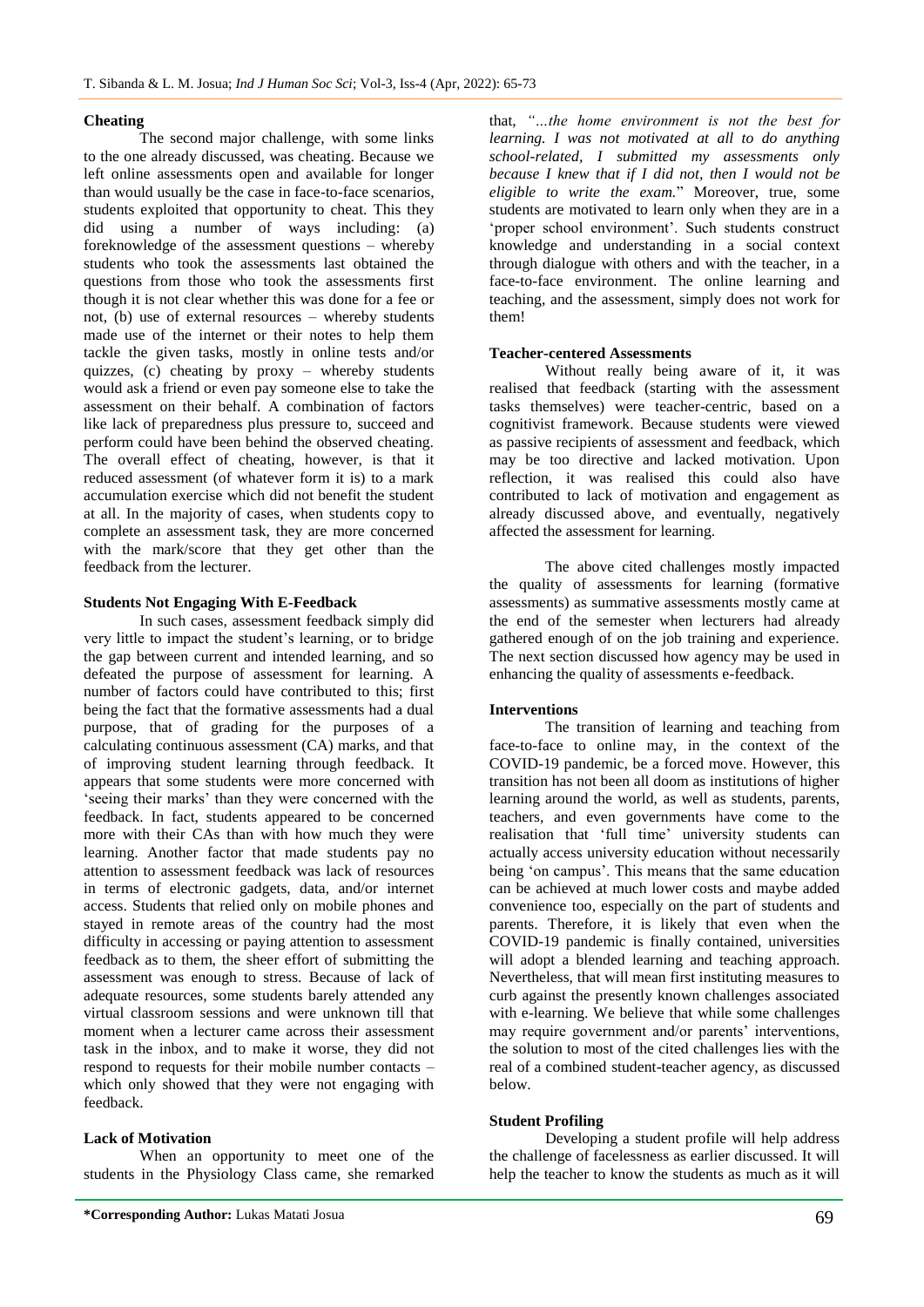also help students to know themselves better. This is very important in an online setting where student and teacher are physically separated by distance. In addition, understanding one's students will not only help a teacher to better design instruction and materials, but it will also offer learners a way to develop agency as they become more and more aware of how they learn best. Nyamupangedengu (2017) argues that a teacher's knowledge of his/her students is essential if the teacher is to choose teaching strategies that would enable epistemological access. The information gathered about individual students using a profiling tool can be used as a means for thoughtfully selecting learning and teaching strategies, as well as tailoring assessment feedback in such a way that will maximize student learning and achievement. We therefore motivate that student profiling done before learning and teaching commences so that it can contribute to student-tailored learning and teaching in real time.

#### **Student-teacher agency in co-constructing assessment tasks**

The challenges emanating from online cheating, students not engaging with e-feedback, lack of motivation, and teacher centred assessments could be tackled by tapping into combined student-teacher agency in various ways and levels. Online cheating is an age old problem for which numerous solutions have been instituted, including but not limited to creating questions that require higher order thinking, use of varied question types, setting the assessment task (e.g., online test) to show one question at a time, and prohibiting backtracking (Budhai, 2020). However, for as long as students feel as if teachers are playing cat, and they - mouse, cheating will continue. There still remains some methods well established in literature, and methods through which quality can be enhanced as much as student participation can be ensured - but methods which, unfortunately, are less practicalised.

One such method is teacher-student coconstruction of assessments (Adie *et al.,* 2018; & Sadler, 1989). We here suggest that students can be dissuaded from cheating if they are involved in coconstructing assessment tasks. Burgess (2020) argues that when students know the purpose of assessment, they "buy in" more freely, and are thus more invested in its success. Further, Adie *et al.* (2018) posit that a focus on student agency in assessment acknowledges students as actors who make choices, and whose actions shape assessment practices in both anticipated and unexpected ways. Williams (2017) argues that "…learning with agency is an entirely different cognitive and physical activity leading to powerful learners who choose to take on challenges with their whole being" (p. 10). The onus is therefore on agentic teachers to turn assessments into student-owned processes by allowing students partnership in the generation of assessment questions. Teachers' involvement can take the form of mentors and facilitators, and guarantors of quality by bringing

students back to the purpose and rationale of the course, rather than just rejecting student ideas. According to Wormeli (2020), the whole process must be based on student-teacher partnership in co-designing challenging but needed tasks, including criteria for success, and plans for intervention through coaching. Maximum emphasis should be on the student"s voice and choice. Wormeli further assets that the more students co-design their assessment tasks, and criteria for success, the more they take interest and engage in learning.

Student agency can also be harnessed in the form of group assignments and group assessments of the same. There are two major positives associated with this method, namely; connecting students into online communities of practice - which is what some students cited as a missing ingredient in their learning, and subsequently in their performance during assessment, and secondly, assessing social skills. Much as the intervention just discussed can be effective in combating online cheating in assessments, it is also a way to capture student imagination and therefore motivation, while it also goes a long way into solving the challenge posed by students' perceptions of assessments as teacher owned activities.

### **Peer Assessment and Student Agency**

Traditionally, expectation is on teachers to both design assessments and construct quality feedback (Hattie & Timperley, 2007; & Sadler, 2010), with the student expected to make meaningful use of the provided feedback. While teachers think that this approach is meant to preserve the quality of assessments and assessment feedback, the major downside of this approach is that students too often view feedback as the responsibility of someone else. In true fashion with my golden thread, "from teacher centered to student centered learning and teaching in hard sciences", we advocate for peer assessment to make sure that students play an active role in assessments. This is by far not a new phenomenon as it has been described by several authors already (Chen *et al.,* 2009; Double *et al.,* 2020; Tseng & Tsai, 2010).

Peer assessment has been defined by van der Pol *et al.* (2008) as a "method in which students engage in reflective criticism of the products of other students and provide them with feedback, using previously defined criteria" (p. 1805). Additionally, Gielen *et al.* (2011) put it as "an arrangement in which individuals consider the amount, level, value, worth, quality or success of the products or outcomes of learning of peers of similar status" (p. 137). Peer assessment is therefore an important step towards engaging students in the development of their own learning and self-assessment skills (Davies, 2006; & Topping, 2010), with mutual benefits to both the learner and lecturer (van den Berg *et al.,* 2006; & Vickerman, 2009). For the students, peer assessment feedback may be is motivational as it promotes metacognition by enabling students to engage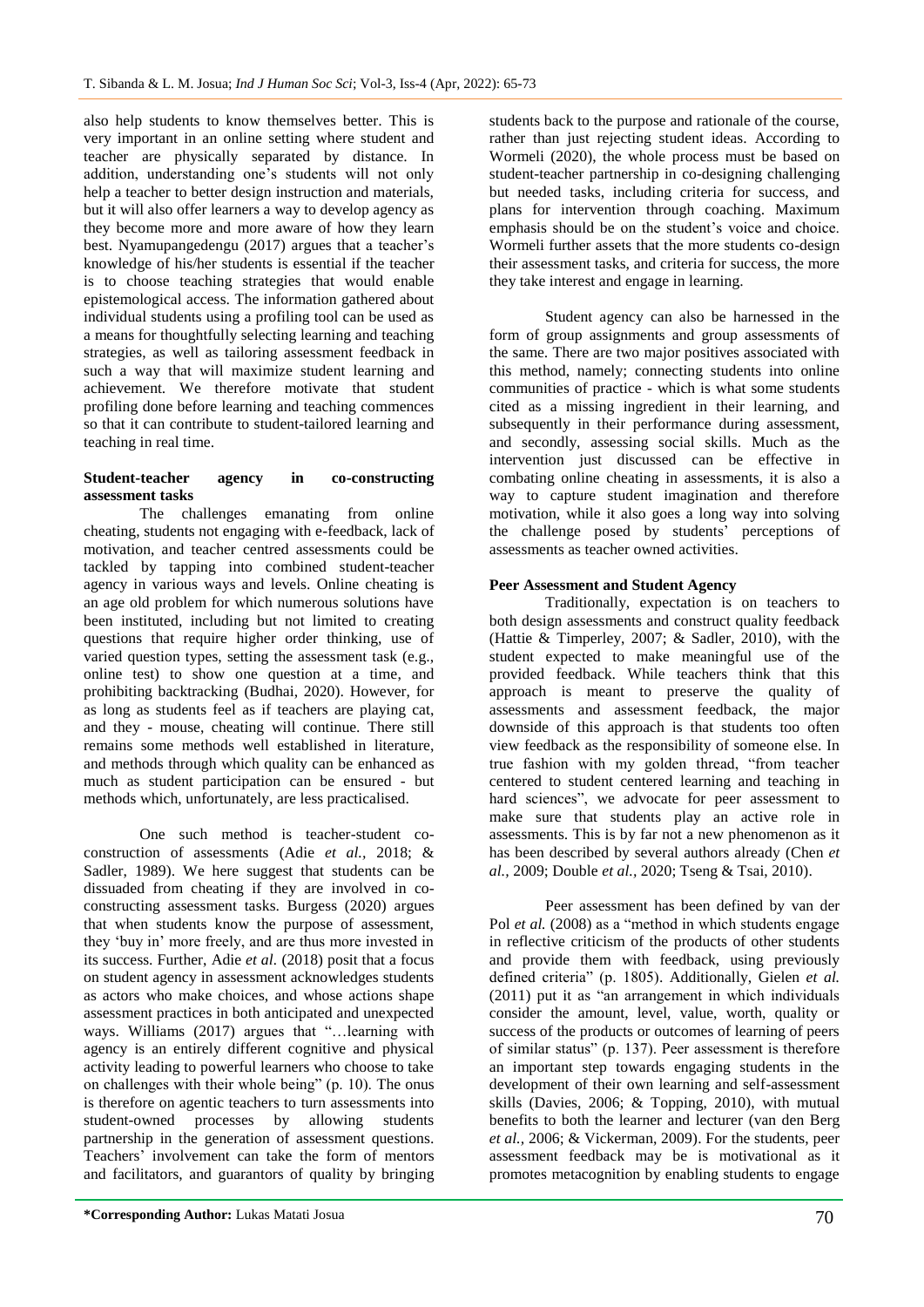in their own learning by knowing which learning, teaching, and assessment strategies work best for them. In addition, it helps them to monitor their own progress and that of others, adapt strategies and develop specific skills, enhance communication and interpersonal skills, and enable a sense of self-control (Ballantyne *et al.,* 2002). Further, Sadler (2010) suggests that the use of peer assessments enables students" conceptual understandings of task compliance, quality and criteria, and tacit knowledge, and challenges the view that only feedback from the lecturer should be the primary agent for improving learning if students are to develop capability in making complex judgments. The success of peer assessment, according to Wormeli (2020), depends on the combined urgency between the teacher and students in co-designing clear assessment criteria, and also in modelling how to self-reflect and peer assess using that criteria. The teacher should also provide techniques to guide students toward more reliable selffeedback and reflection that invokes thoughtful analysis of progress thus far, which then leads to helpful next steps in learning and growth, not comparison, status, or defensiveness.

This way, students are seen as partners in the feedback process, as also observed by Fluckiger *et al.* (2010). This approach also places much emphasis on the value of a the social-constructivist assessment process model, where the student is seen as an active agent in the feedback process, with the ability acquire standards, and to compare those standards to one"s own work, and taking action to close the gap between the two (Sadler, 1989). However, and admittedly, training will be required for students to assume this role, and the curriculum must also be designed to accommodate such an experience. Also, there will be need to overcome the students' inability to trust the source of feedback, as well as the potential to despise feedback from someone they consider to be less knowledgeable compared to themselves (Evans, 2013).

# **CONCLUSION**

This aim of this paper was to discuss the challenges that impacted on the quality of online assessment of and for student learning, vis-à-vis the need to put the student at the centre of the assessment process. While quality assurance in assessment covers a wide range of aspects such as assessment design, moderation, and feedback, we deliberately streamlined this paper to discuss the aspect of feedback and how it impacts student assessment for and of learning in an online learning environment. The findings, interventions and therefore conclusions arrived at in this paper are based mainly on our observations in the course of administering assessment to  $3<sup>rd</sup>$  Year Physiology at the University of Namibia. We conclude that when students cheat during the course of an assessment, they are less likely to engage with feedback that is given towards that assessment. Further, a teacher"s knowledge of his/her students is more likely

to help the teacher to give individualised student feedback that can go a long way into bridging the gap between current and intended learning. Lastly, we conclude that use of student agency in both assessment design and review can stand out to be the single most effective method of ensuring quality assessment with enhanced chances for lifelong learning. We part with a warning shot that agency must not be treated as an event, but rather a continuous cycle of growing and learning based on students' interests, background knowledge/experiences, and what they perceive is meaningful to them. This process is by no means immune to hurdles along the way.

### **REFERENCES**

- 1. Adie, L. E., Willis, J., & Van der Kleij, F. M. (2018). Diverse perspectives on student agency in classroom assessment. *Australian Educational Researcher*, *45*(1), 1–12. https://doi.org/10.1007/s13384-018-0262-2
- 2. Allam, Z. (2020). Demystifying the Aspect of Quality in Higher Education: Insights From Saudi Arabia. *SAGE Open*, *10*(1). https://doi.org/10.1177/2158244019899057
- 3. Archer, J. C. (2010). State of the science in health professional education: Effective feedback. *Medical Education*, *44*(1), 101–108. https://doi.org/10.1111/j.1365-2923.2009.03546.x
- 4. Ballantyne, R., Hughes, K., & Mylonas, A. (2002). Developing procedures for implementing peer assessment in large classes using an action research process. *Assessment and Evaluation in Higher Education*, *27*(5), 427–441. https://doi.org/10.1080/0260293022000009302
- 5. Biggs, J., & Tang, C. (2011). *Teaching for quality learning at university: What the student does*. *Society for Research into Higher Education* (4th Ed., Vol. 50). Berkshire, England: Open University Press, McGraw-Hill Education. https://doi.org/10.1080/14703297.2013.839332
- 6. Boud, D. (2000). Sustainable assessment: Rethinking assessment for the learning society. *Studies in Continuing Education*, *22*(2), 151–167. https://doi.org/10.1080/713695728
- 7. Boud, D., & Falchikov, N. (2006). Aligning assessment with long-term learning. *Assessment and Evaluation in Higher Education*, *31*(4), 399– 413. https://doi.org/10.1080/02602930600679050
- Budhai, S. S. (2020). Faculty Focus: Fourteen Simple Strategies to Reduce Cheating on Online Examinations. Retrieved July 2, 2021, from https://www.facultyfocus.com/articles/educationalassessment/fourteen-simple-strategies-to-reducecheating-on-online-examinations/
- 9. Burgess, K. (2020). A culture of student agency and the effects on enforced online learning: Building learning independence. Retrieved July 2, 2021, from https://theeducation.exchange/a-cultureof-student-agency-and-the-effects-on-enforcedonline-learning/

**<sup>\*</sup>Corresponding Author:** Lukas Matati Josua 71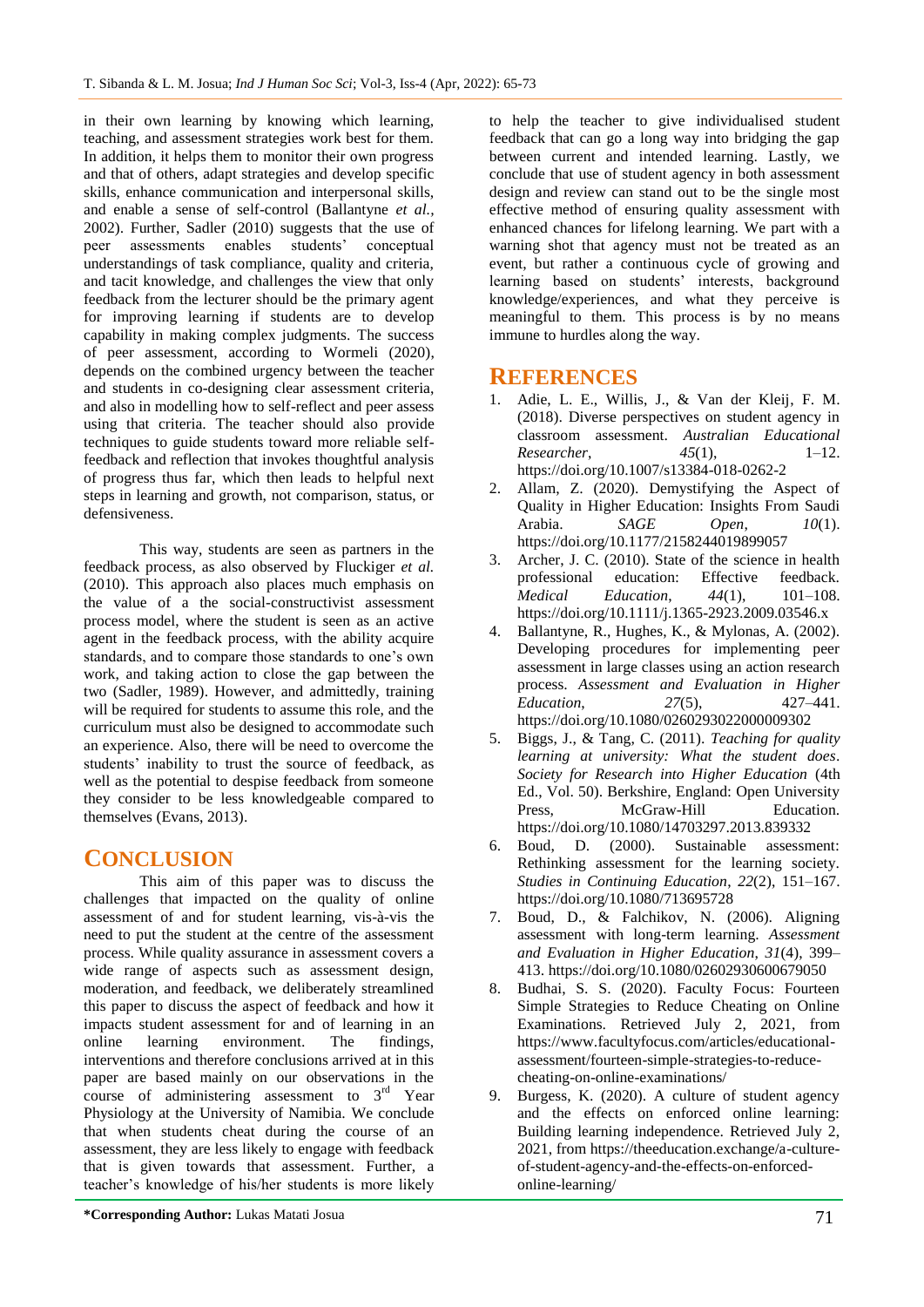- 10. Carless, D., Salter, D., Yang, M., & Lam, J. (2011). Developing sustainable feedback practices. *Studies in Higher Education*, *36*(4), 395–407. https://doi.org/10.1080/03075071003642449
- 11. Chen, N. S., Wei, C. W., Wu, K. T., & Uden, L. (2009). Effects of high level prompts and peer assessment on online learners' reflection levels. *Computers and Education*, *52*(2), 283–291. https://doi.org/10.1016/j.compedu.2008.08.007
- 12. Davies, P. (2006). Peer assessment: Judging the quality of students work by comments rather than marks. *Innovations in Education and Teaching International*, *43*(1), 69–82. https://doi.org/10.1080/14703290500467566
- 13. Double, K. S., McGrane, J. A., & Hopfenbeck, T. N. (2020). The Impact of Peer Assessment on Academic Performance: A Meta-analysis of Control Group Studies. *Educational Psychology Review*, *32*(2), 481–509. https://doi.org/10.1007/s10648-019-09510-3
- 14. Draper, S. W. (2009). What are learners actually regulating when given feedback? *British Journal of Educational Technology*, *40*(2), 306–315. https://doi.org/10.1111/j.1467-8535.2008.00930.x
- 15. Evans, C. (2013). Making Sense of Assessment Feedback in Higher Education. *Review of Educational Research*, *83*(1), 70–120. https://doi.org/10.3102/0034654312474350
- 16. Finch, J., Frazer, M., Green, D., Melia, T., Perry, B. ., Raisebeck, I., … Web, C. (1994). *What is quality in higher education?* (D. Green, Ed.), *The Society for Research into Higher Education* (Vol. 27). Bristol, PA 19007, USA: Society for Research into Higher Education & Open University Press. https://doi.org/10.1016/0024-6301(94)90261-5
- 17. Fluckiger, J., Pasco, R. J., & Danielson, K. E. (2010). Formative Feedback : Involving Students as Partners in Assessment to Enhance Learning. *Teacher Education Faculty Publications University*, *64*. Retrieved from https://digitalcommons.unomaha.edu/tedfacpub/64
- 18. Gibbs, G., & Simpson, C. (2004). Does your assessment support your students' learning? *Learning and Teaching in Higher Education*, *1*(1), 3–31. Retrieved from http://citeseerx.ist.psu.edu/viewdoc/download?doi= 10.1.1.201.2281&rep=rep1&type=pdf
- 19. Gielen, S., Dochy, F., & Onghena, P. (2011). An inventory of peer assessment diversity. *Assessment and Evaluation in Higher Education*, *36*(2), 137– 155. https://doi.org/10.1080/02602930903221444
- 20. Gikandi, J. W., Morrow, D., & Davis, N. E. (2011). Online formative assessment in higher education: A review of the literature. *Computers and Education*, *57*(4), 2333–2351. https://doi.org/10.1016/j.compedu.2011.06.004
- 21. Gilbert, L., Whitelock, D., & Gale, V. (2011). *Synthesis report on assessment and feedback with technology enhancement*. *School of Electronics and*

*Computing Sciences, University of Southampton*. Southermpton.

- 22. Hattie, J., & Timperley, H. (2007). The power of feedback. *Review of Educational Research*, *77*(1), 81–112. https://doi.org/10.3102/003465430298487
- 23. Hedding, D. W., Greve, M., Breetzke, G. D., Nel, W., & van Vuuren, B. J. (2020). COVID-19 and the academe in South Africa: Not business as usual. *South African Journal of Science*, *116*(7/8), 1–3. https://doi.org/10.17159/sajs.2020/8298
- 24. Hernández, R. (2012). Does continuous assessment in higher education support student learning? *Higher Education*, *64*(4), 489–502. https://doi.org/10.1007/s10734-012-9506-7
- 25. Ibabe, I., & Jauregizar, J. (2010). Online selfassessment with feedback and metacognitive knowledge. *Higher Education*, *59*(2), 243–258. https://doi.org/10.1007/s10734-009-9245-6
- 26. Juwah, C., Macfarlane-dick, D., Matthew, B., Nicol, D., Ross, D., & Smith, B. (2004). Enhancing student learning through effective formative feedback. *The Higher Education Academy Generic Centre Enhancing*. York YO10 5ZF: LTSN.
- 27. Knight, P. T. (2002). Summative assessment in higher education: Practices in disarray. *Studies in Higher Education*, *27*(3), 275–286. https://doi.org/10.1080/03075070220000662
- 28. Kundu, G. K. (2017). Quality in higher education from different perspectives: A literature review. *International Journal for Quality Research*, *11*(1), 17–34. https://doi.org/10.18421/IJQR11.01-02
- 29. Lizzio, A., & Wilson, K. (2008). Feedback on assessment: Students" perceptions of quality and effectiveness. *Assessment and Evaluation in Higher Education*, *33*(3), 263–275. https://doi.org/10.1080/02602930701292548
- 30. Lucander, H., & Christersson, C. (2020). Engagement for quality development in higher education: a process for quality assurance of assessment. *Quality in Higher Education*, *26*(2), 135–155.

https://doi.org/10.1080/13538322.2020.1761008

- 31. MacLellan, E. (2001). Assessment for Learning: The differing perceptions of tutors and students. *Assessment & Evaluation in Higher Education*, *26*(4), 307–318. https://doi.org/10.1080/0260293012006346
- 32. Nelson, M. M., & Schunn, C. D. (2009). The nature of feedback: How different types of peer feedback affect writing performance. *Instructional Science*, *37*(4), 375–401. https://doi.org/10.1007/s11251- 008-9053-x
- 33. Nyamupangedengu, E. (2017). Investigating factors that impact the success of students in a Higher Education classroom: a case study. *Journal of Education (University of KwaZulu-Natal)*, (68), 113–130.
- 34. Sadler, D. Royce. (2010). Beyond feedback: Developing student capability in complex appraisal. *Assessment and Evaluation in Higher*

**\*Corresponding Author:** Lukas Matati Josua 72